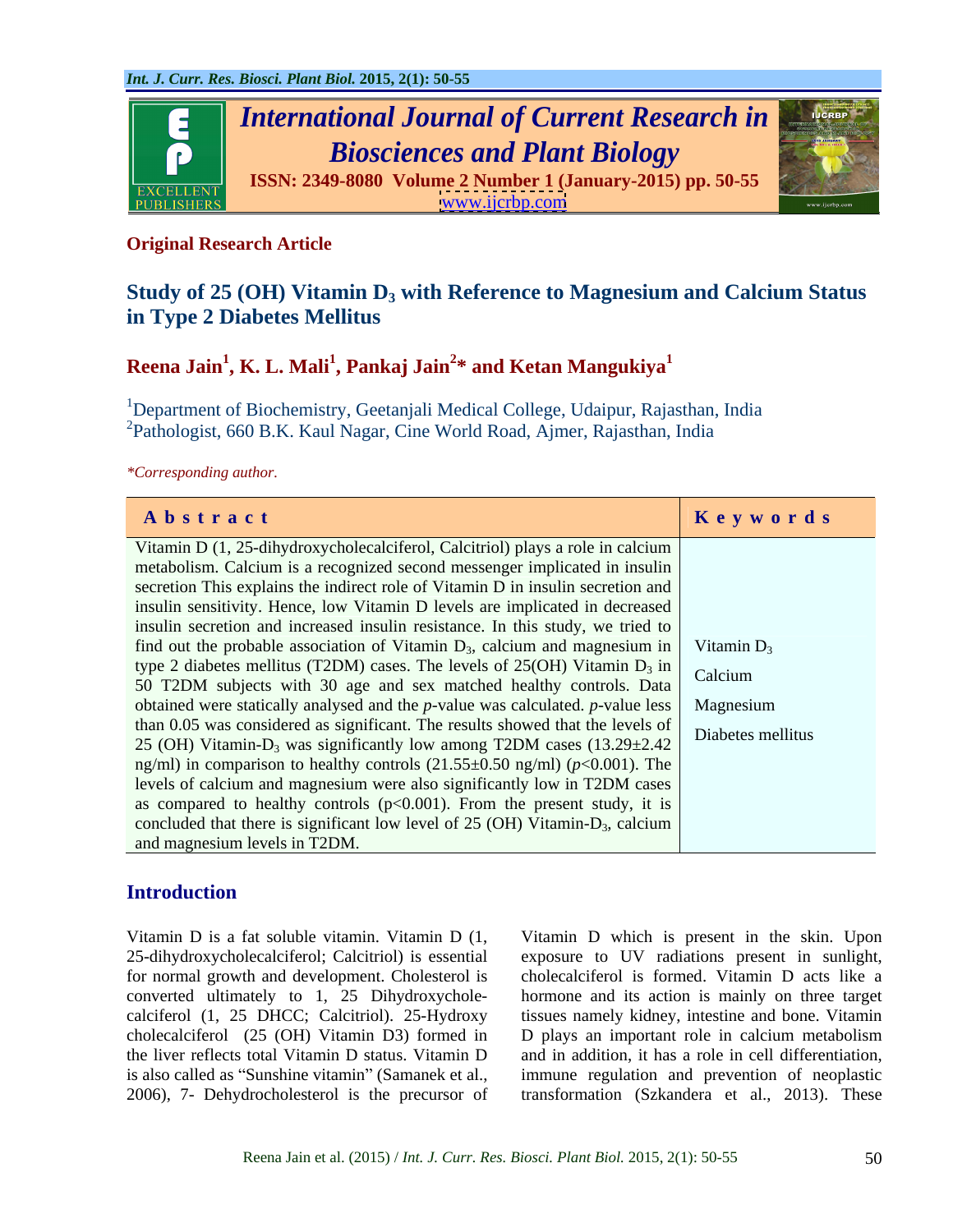variegated effects of Vitamin D are attributed to the Vitamin D receptors present on different types of tissues (Vinh Qu et al., 2013). Lesser degree of This study was conducted at Geetanjali medical deficiency or insufficiency may have important

increased insulin resistance, weight and BMI (body hypertension, cardiovascular, cerebrovascular mass index) (Wright et al., 2013). Vitamin D deficiency/insufficiency is a global phenomenon; the deficiency can be found in all age group and Subjects with Vitamin D, calcium or magnesium clothing, winter season and skin pigmentation morning hours and in summer days (Guillemant et al., 2001).

Evidences are becoming increasingly available in **Biochemical analysis of cardio-metabolic risk**  adults suggesting Vitamin D deficiency in factors adulthood might be associated with chronic association among Vitamin D status, impaired glucose level and T2DM (Mata-Granados et al., 2008). Low Vitamin D levels are a risk factor for impaired glucose tolerance and T2DM (Wilmot et al., 2013). However, there are limited studies, which Magnesium in serum was assayed by Calmagite have been performed in the region of Puducherry indicator method. All the above mentioned (Southern India), which reflects the Vitamin D biochemical parameters were estimated in roche

Vitamin D levels in T2DM subjects and normal quality control sera. As per ADA criteria, T2DM is

## **Materials and methods**

implications (Gradinaru et al., 2012).Vitamin D November 2014 that included 50 freshly diagnosed deficiency causes growth retardation, muscle cases of T2DM who had visited the outpatient weakness and skeletal deformities and rickets in clinics of Geetanjali hospital, Udaipur. The patients children is an extreme consequence of Vitamin D were not on any treatment which can affect Vitamin deficiency (Nassar et al., 2012). D, magnesium or calcium status. 30 healthy age and Low Vitamin D is indicated with higher rates of population, but without diabetes mellitus. college and hospital, Udaipur from may 2014 to sex matched controls were selected from the same population, but without diabetes mellitus, hypertension, cardiovascular, cerebrovascular disorders, hepatic and renal disorders.

ethnicities. While sunlight is an excellent source of supplementation or those using sunscreen were Vitamin D, it must be noted that sunscreen, excluded from the study. Subjects with renal, reduces sun exposure of skin to UV rays and disorders, females on estrogen therapy, chronic ultimately affects Vitamin D synthesis in skin disorders such as tuberculosis, type 1 diabetes (Engelsen, 2010; Webb, 2006). Vitamin D synthesis mellitus were also excluded from the study. After requires specific wavelength of sunlight UVB rays considering all exclusion and inclusion criteria, (290-310 nm) which is predominantly more during thirty T2DM cases and an equal number of healthy hepatic or cerebrovascular disorders or endocrinal controls were selected for this study.

# **factors** *factors*

disorders including type 2 diabetes mellitus Four ml of venous blood sample (fasting) was (T2DM). Calcium is important for insulin secretion collected under aseptic precautions from the and Vitamin D has a role in calcium metabolism subjects and controls, following period of overnight (Cangoz et al., 2013). This explains the indirect role fast. Biochemical parameters were analyzed as of Vitamin D in insulin secretion. Certain follows: fasting plasma glucose (analyzed by experimental studies have depicted that Vitamin D glucose oxidase and peroxidase method GOD-POD) is responsible for glucose induced insulin secretion in Roche cobas c 311 instrument, serum and improve insulin sensitivity, and exerts anti-triacylglycerols (Glycerol kinase method), 25(OH) inflammatory effect (Talaei et al., 2013). Previous Vitamin D (analyzed by CLIA method by studies have already established an inverse automated chemiluminiscence), serum calcium (by Orthocresolpthalein complexone, OCPC method) alkaline phosphatase (paranitro phosphate PAPP method).

status and insulin resistance observed in T2DM. cobas c 311 fully automated analyzer and roche Hence, in the present study, we evaluated the above samples are analysed along with randox healthy controls and examined the association of confirmed in those having fasting blood glucose serum Vitamin D, calcium and magnesium levels. above 126mg/dl and postprandial above 200mg/dl,cobas e 411 immunoassay system instrument.All quality control sera. As per ADA criteria, T2DM is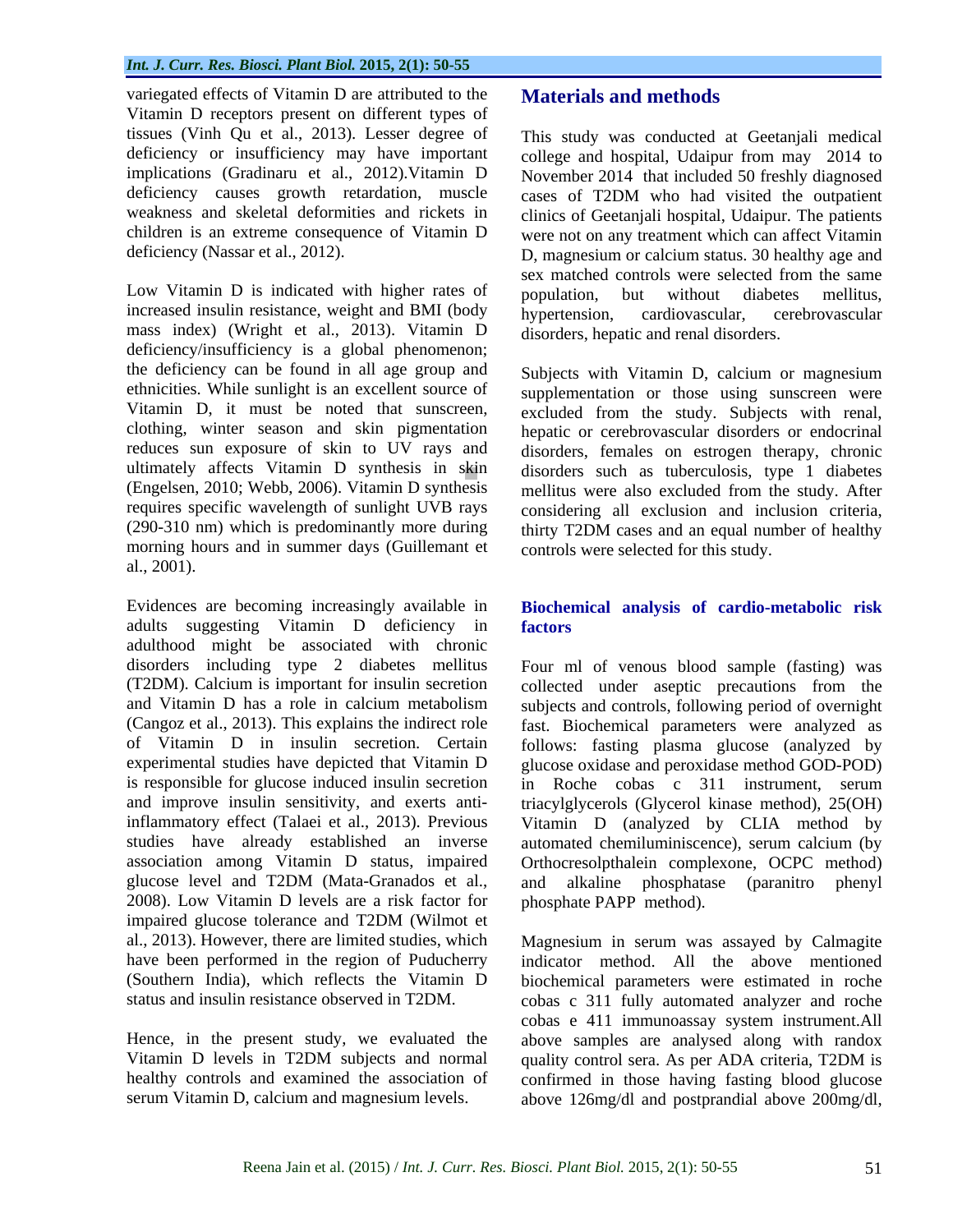### *Int. J. Curr. Res. Biosci. Plant Biol.* **2015, 2(1): 50-55**

as performed on two different occasions (Moreno- T2DM cases than healthy controls (*p*<0.001). There Pérez et al., 2013). Hypovitaminosis D is defined as that, wherein the levels of 25(OH) Vitamin D3 are below 25ng/ml 25(OH) D3 were measured by automated chemiluminescence (CLIA) method Calcium and magnesium levels were also (Wright et al., 2013), BMI was calculated by using significantly low in T2DM cases as compared to by using online student *t* test calculator. Test of test between cases and controls. Value  $p<0.05$  was considered statistically significant.

Vitamin  $D_3$  level was significantly low among

is hypovitaminosis D among T2DM cases than healthy controls.

formula wt (kg)/ht(m<sup>2</sup>). Statistical analysis was done healthy controls  $(p<0.001)$  (Tables 1 and 2). significance was calculated by unpaired student s *t* among T2DM cases than healthy controls significantly low in T2DM cases as compared to healthy controls (*p*<0.001) (Tables 1 and 2).<br>Similarly fasting glucose were significantly high (*p*<0.001), as shown in (Tables 1 and 2).

**Results and discussion** among T2DM than healthy controls (*p*<0.001). The results of the variables, namely Vitamin D than healthy controls. Vitamin D affects the insulin levels, calcium, and magnesium in normal and level as well as insulin sensitivity. The presence of diabetic cases are shown in (Table 1). 25 (OH) Vitamin D receptors on different tissues explains its In our study, Vitamin D level was significantly low There is hypovitaminosis D among T2DM cases diversity of action (Gradinaru et al., 2012).

| <b>Parameters</b>                  | <b>T2DM</b> cases  | <b>Healthy controls</b> |
|------------------------------------|--------------------|-------------------------|
|                                    | $(n=50)$           | $(n=30)$                |
| Vit.D level $[25 (OH) D3]$ (ng/ml) | $13.29 \pm 2.42$   | $21.55 \pm 0.50$        |
| Calcium (mg/dl)                    | $8.0 \pm 0.77$     | $10.31 \pm 0.79$        |
| Magnesium (mg/dl)                  | $1.90 \pm 0.49$    | $4.41 \pm 0.15$         |
| Glucose fasting (mg/dl)            | $115.80 \pm 19.60$ | $87.90 \pm 1.60$        |

| able as comparison or various parameter between case group $(n-v)$ and control group $(n-v)$ . |                        |                  |                          |                |                 |  |  |
|------------------------------------------------------------------------------------------------|------------------------|------------------|--------------------------|----------------|-----------------|--|--|
| <b>Parameter</b>                                                                               | Pair<br>compared       | Group            | <b>Subjects</b><br>(No.) | <b>Average</b> | <i>p</i> -value |  |  |
| Vit. D level $[25 \text{ (OH) D}_3]$<br>(ng/ml)                                                | T2DM cases             | T2DM cases       | 50                       | 13.29          | < 0.001         |  |  |
|                                                                                                | Vs Healthy<br>controls | Healthy controls | 30                       | 21.55          |                 |  |  |
|                                                                                                | T2DM cases             | T2DM cases       | 50                       | 8.0            |                 |  |  |
| Calcium (mg/dl)                                                                                | Vs Healthy<br>controls | Healthy controls | 30                       | 10.31          | < 0.001         |  |  |
|                                                                                                | T2DM cases             | T2DM cases       | 50                       | 1.90           |                 |  |  |
| Magnesium (mg/dl)                                                                              | Vs Healthy<br>controls | Healthy controls | 30                       | 4.41           | < 0.001         |  |  |
|                                                                                                | T2DM cases             | T2DM cases       | 50                       | 115.80         |                 |  |  |
| Glucose fasting (mg/dl)                                                                        | Vs Healthy<br>controls | Healthy controls | 30                       | 87.90          | < 0.001         |  |  |

#### **Table 2. Comparison of various parameter between case group (n=50) and control group (n=30).**

Hence, reduced levels of Vitamin D are associated et al., 2013). It is believed that future studies will be with insulin resistance and may thus be linked to really helpful to determine the long term adverse poor glucose control observed in T2DM patients effects of Vitamin D deficiency including poor (George et al., 2012; Ayesha et al., 2001). Our results are consistent with previous reports that metabolic syndrome (Wortsman et al., 2000; Palomer et al., 2008). Vitamin D deficiency as a

outcome as observed in diabetic management.

depicted the fact that hypovitaminosis D in adults In this study, we obtained a significant negative may influence the risk of developing diabetes and association between Vitamin D level and DM, predisposing factor in the pathogenesis of diabetes BMI (BMI lesser than 30). High BMI and adiposity mellitus and cardiovascular diseases (Davidson may affect the levels of Vitamin D by the partlyindependent of other parameters, as obesity and adiposity. We included individuals with only normal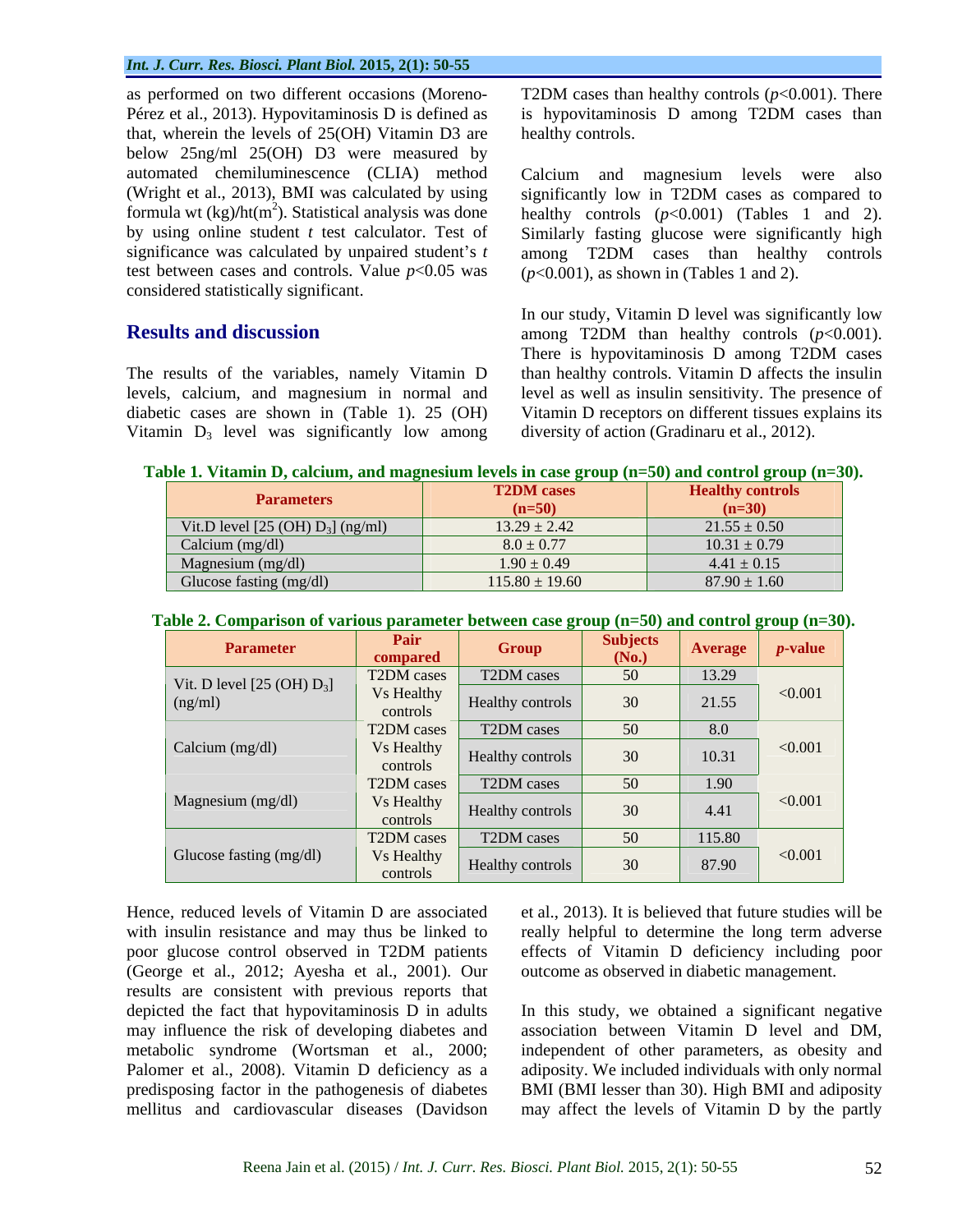### *Int. J. Curr. Res. Biosci. Plant Biol.* **2015, 2(1): 50-55**

(1,25 DHCC) (Barengolts, 2010). In healthy subjects, Vitamin D deficiency occurs mainly because of low dietary intake and less exposure to sunlight. Low or decreased exposure to sunlight (specifically UV-rays in 290-310 nm wavelength), clothing, decreased outdoor activities, and use of sunscreens also affect the Vitamin D status (Webb, 2006) Seasonal variation also affects the Vitamin D status, mainly in winter (Niranjan et al., 2013;

Certain other causes such as mal-absorption, liver or kidney disorder and obesity also increase the risk for development of Vitamin D deficiency. Obesity is common among T2DM subjects and Vitamin D T2DM subjects at greater risk of developing well as healthy controls with normal BMI. We also observed low magnesium levels in T2DM subjects, as compared to healthy controls.

According to this finding, Vitamin D levels can also affects the magnesium status (Chaudhary et al., 2010). There are already well established facts that low magnesium levels affects glucose metabolism (Rice et al., 2011; Mangukiya and Neha, 2014). Low magnesium levels are related to obesity (Rodriguez and Guerrero, 2011). Obesity is associated with increased oxidative stress and insulin resistance (Guerrero and Rodriguez, 2011). Such a nexus, connecting Vitamin D status in the light of magnesium levels as related to obesity, insulin resistance, and oxidative stress is interesting. Very few reports are available from Southern India and future work needs to be carried out by  $\frac{dS}{dV}$  (Van Meijl et al., 2008). highlighting the molecular mechanism of Calcitriol action (vis-a-vis) with Vitamin D status  $(25$  It is suggested in the present study that the inclusion hydroxychole-calciferol (Van Meijl et al., 2008)

sequestering action enforced by the adipose tissue (Guerrero and Rodríguez, 2011; Van Meijl et al., (Diaz et al., 2011). Vitamin D is stored in inactive 2008). Magnesium is involved in several facet form in liver and adipose tissue. The activation of carbohydrate metabolisms including on insulin Vitamin D (hydroxylation reaction) occurs in liver release and action (Van Meijl et al., 2008). Earlier and kidneys and finally gets activated to calcitriol reports point out that the role of magnesium on insulin resistance is either cause or effect relationship (Chaudhary et al., 2010)

Paolisso et al., 1990).  $\frac{\text{supp} \times \text{values}}{\text{map} \times \text{values}}$  and  $\frac{\text{linear}}{\text{time}}$  and  $\frac{\text{linear}}{\text{time}}$  and  $\frac{\text{linear}}{\text{time}}$  is  $\frac{\text{linear}}{\text{time}}$ stored in adipose tissue causes decreased studies, administration of calcitriol (activated form bioavailability (Diaz et al., 2011). This puts obese of Vitamin D) has been shown to prolong the onset Vitamin D deficiency (Moreno-Pérez et al., 2013). immune regulation (Palomer et al., 2008; Van Meijl However, in this study we selected T2DM cases as et al., 2008). This is mainly because of effect of The present study acquired a significant negative correlation between Vitamin D levels and fasting glucose in T2DM subjects. Proper mechanisms linking hypovitaminosis D with increased blood glucose level remains unclear, but there are some supporting studies which indicate that Vitamin D functions through nuclear Vitamin D receptors and may affect the insulin sensitivity through insulin receptor expression regulation of intracellular receptors (Cangoz et al., 2013; Talaei et al., 2013; Mata-Granados et al., 2008). In a few animal of Type 1 Diabetes mellitus, mainly through Vitamin D on inflammatory pathway (Gradinaru et al., 2012; Palomer et al., 2008).

> Type 2 diabetic patients had reduced levels of Vitamin D than normal individuals. The insulin resistance is more in Vitamin D deficiency. Hence, Vitamin D plays an important role in maintaining normoglycemic condition by influencing insulin secretion. In deficiency state of Vitamin D, there is decreased insulin sensitivity and increased insulin resistance (Mangukiya and Neha, 2014). Chronic Vitamin D deficiency may be a predisposing factor for type 2 diabetes mellitus as per our study. So, in tropical countries like India where there is an abundance of sunlight, still Vitamin D deficiency is quite common. But, Vitamin D deficiency can be avoided by early diagnosis and dietary fortification as well as dietary supplementation of Vitamin D

The isolated reports available in the literature, very a predictor of obesity induced insulin resistance that few talk about calcitriol role in obesity and insulin would eventually predisposes to diabetes mellitus resistance with reference to magnesium status and future micro, and macro vascular complications. (Van Meijl et al., 2008).<br>It is suggested in the present study that the inclusion of serum magnesium estimation in obese individual may be made compulsory so that it could be used as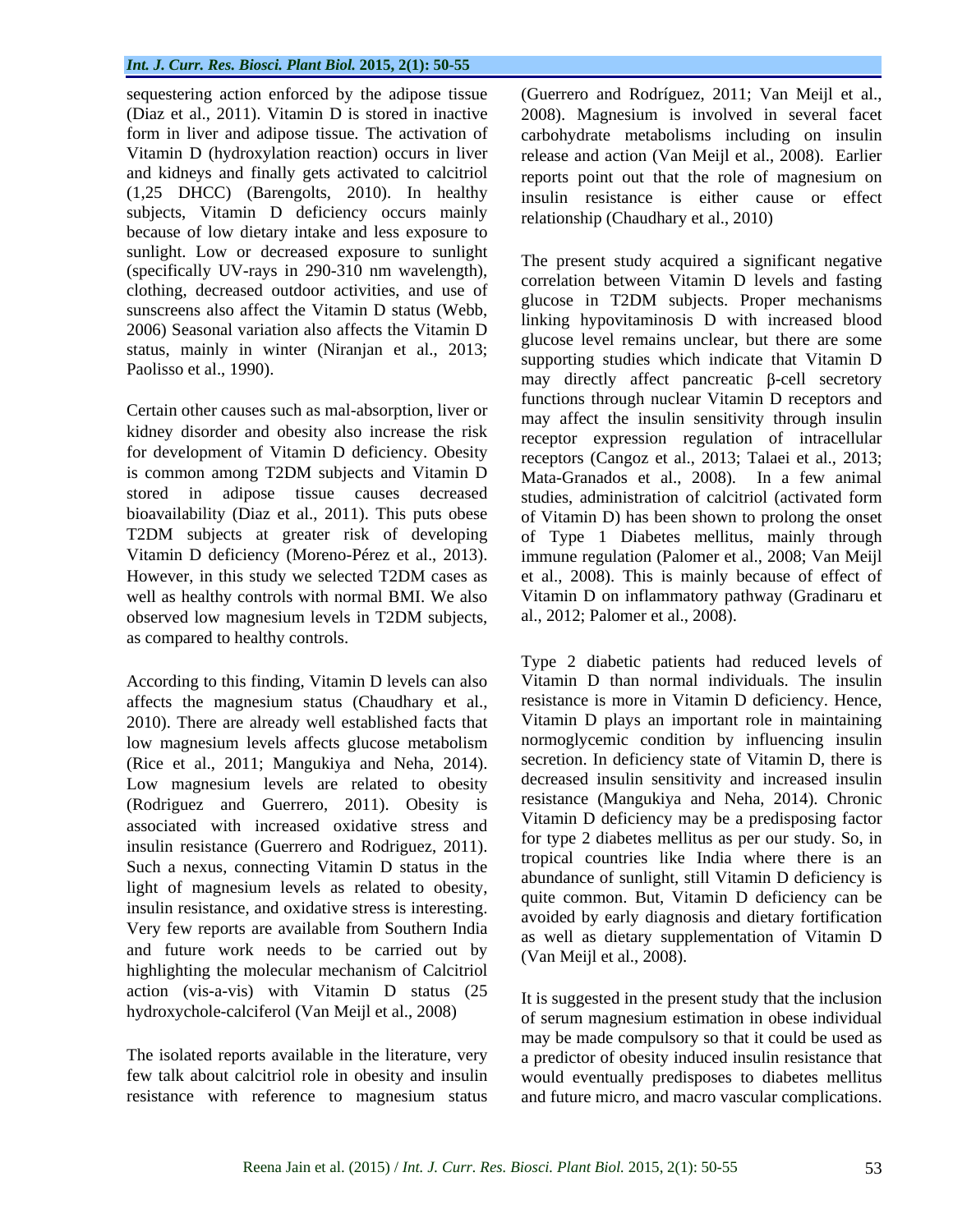We further suggest that magnesium supplementation (diet rich in green leafy vegetables) would help enable the obese individuals to delay the onset of T2DM. 1418.

Fortification of foods with Vitamin D can be the Prada, G.I., Jansen, E., 2012. Vitamin D status proposed treatment for prevention of Vitamin D deficiency (Niranjan et al., 2013), High risk population should be screened thoroughly and must be placed on Vitamin D supplements. Irradiation of Guerrero-Romero, F., Rodríguez-Morán, M., 2011. milk with UV rays causes enrichment of milk with Magnesium improves the beta-cell function to Vitamin D (Van Meijl et al., 2008). Irradiated milk compensate variation of insulin sensitivity: will acts as a rich source of Vitamin D. It may be noted that irradiated milk is a poor source of vitamin Clin. Invest. 41(4), 405–410. A. As per our observation, it is advised to T2DM Guillemant, J., Le, H.T., Maria, A., Allemandou, A., A. As per our observation, it is advised to T2DM Guillemant, J., Le, H.T., Maria, A., Allemandou, A., patients to take Vitamin D and calcium regularly in Pérès, G., Guillemant, S., 2001. Wintertime consultation with the physician. Those who are Vitamin D deficiency in male adolescents: using sunscreen with high SPF (sun protection factor) should receive supplements of Vitamin D and calcium. 12(10), 875–879.

- Ayesha, I., Bala, T.S., Reddy, C.V., Raghuramulu, Nat., 5(3), 440-442.<br>N 2001 Vitamin D deficiency reduces insulin Mata-Granados, J.M., Luque de Castro, M.D., secretion and turnover in rats. Diabetes Nutr.
- Barengolts, E., 2010. Vitamin D: Role and use in prediabetes. Endocr. Pract. 16(3), 476 485.
- Cangoz, S., Chang, Y.-Y., Chempakaseril, S.J., Guduru, R.C., Huynh, L.M., John, J.S., 2013.
- Chaudhary, D.P., Sharma, R., Bansal, D.D., 2010. Implications of magnesium deficiency in type 2 diabetes: a review. Biol. Trace Elem. Res.
- Davidson, M.B., Duran, P., Lee, M.L., Friedman, supplementation in people with prediabetes and hypovitaminosis D. Diabet. Care. 36(2), 260-42(2), 349-358.
- Photochem. Photobiol. Sci. 10(12), 1854–1867. Syndr. 7(1), 35–37.
- Engelsen, O., 2010. The relationship between
- 

of Vitamin D3 in reducing metabolic and oxidative stress in the liver of streptozotocininduced diabetic rats. Br. J. Nutr. 108(8), 1410 1418.

- Gradinaru, D., Borsa, C., Ionescu, C., Margina, D., Prada, G.I., Jansen, E., 2012. Vitamin <sup>D</sup> status and oxidative stress markers in the elderly with impaired fasting glucose and type 2 diabetes mellitus. Aging Clin. Exp. Res.  $24(6)$ , 595–602.
- double-blind, randomized clinical trial. Eur. J. Clin. Invest.  $41(4)$ ,  $405-410$ .
- effect on parathyroid function and response to Vitamin D3 supplements. Osteoporos Int.  $12(10)$ ,  $875-879$ .
- **References between** diabetus malitus type 2 and Vitamin Mangukiya, K., Neha, S., 2014. Clinical correlation D3 (25 OH-cholecalciferol) level. Int. J. Sci. Nat., 5(3), 440-442.
	- N., 2001. Vitamin D deficiency reduces insulin Mata-Granados, J.M., Luque de Castro, M.D., secretion and turnover in rats. Diabetes Nutr. Quesada Gomez, J.M., 2008. Inappropriate Metab. 14(2), 78–84. Serum levels of retinol, alpha-tocopherol, 25 Mata-Granados, J.M., Luque de Castro, M.D., Quesada Gomez, J.M., 2008. Inappropriate hydroxyVitamin D3 and 24, 25 dihydroxy Vitamin D3 levels in healthy Spanish adults: simultaneous assessment by HPLC. Clin. Biochem. 41(9), 676-680.
	- Vitamin D and type 2 diabetes mellitus. J. Clin. Moreno-Perez, O., Portilla, J., Escoín, C., Alfayate, Pharm. Ther. 38(2), 81–84. **R., Reus, S., Merino, E., 2013.** Impact of Vitamin D insufficiency on insulin homeostasis and beta cell function in nondiabetic male HIVinfected patients. HIV Med. 14(9), 540-548.
	- 134(2), 119–129. Nassar, M.F., Amin, D.A., Hamed, A.I., Nassar, T.C., 2013. High-dose Vitamin D Vitamin D status and scholastic achievement in J.F., Abou-Zeid, A-E.K., Attaby, M.A., 2012. middle age childhood. J. Egypt. Soc. Parasitol.  $42(2)$ ,  $349-358$ .
- 266<br>
266 Niranjan, G., Mohanavalli, V., Srinivasan, A.R.,<br>
265 Niranjan, G., Mohanavalli, V., Srinivasan, A.R.,<br>
2013. Serum lipid peroxides and Diaz, S., Vernet, M., Paladini, A., Fuenzalida, H., Ramesh, R., 2013. Serum lipid peroxides and Deferrari, G., Booth, C.R., 2011. Availability of magnesium levels following three months of Vitamin D photoconversion weighted UV treatment with pioglitazone in patients with radiation in southern South America. Type 2 Diabetes mellitus. Diabetes Metab. Niranjan, G., Mohanavalli, V., Srinivasan, A.R., Ramesh, R., 2013. Serum lipid peroxides and magnesium levels following three months of Syndr.  $7(1)$ ,  $35-37$ .
- ultraviolet radiation exposure and Vitamin D Vaca, F., Mauricio, D., 2008. Role of Vitamin status. Nutrients 2(5), 482 495. D in the pathogenesis of type 2 diabetes George, N., Kumar, T.P., Antony, S., mellitus. Diabetes Obes. Metab. 10(3), 185–<br>Jayanarayanan, S., Paulose, C.S., 2012. Effect 197. Palomer, X., González-Clemente, J.M., Blanco- 197.